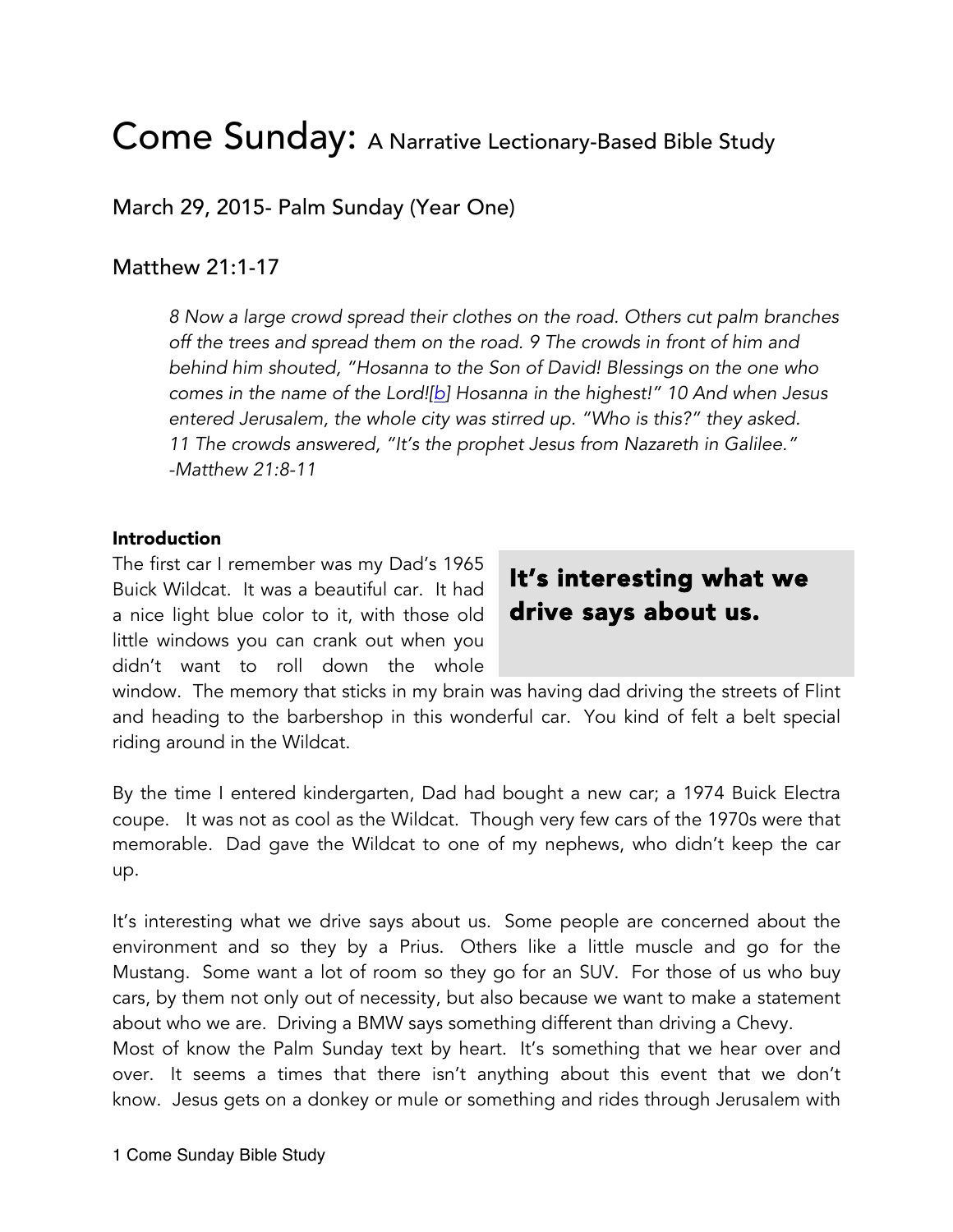people saying as he passes by, "Hosanna!" We will get the kids to grab a few palm fronds and parade up and down the isle of the sanctuary shout Hosanna, and we talk about how this was the highpoint of Jesus last week before Good Friday. After this, it all goes down from here. Palm Sunday seems like a weigh station to the more heady and meaningful for days of Maundy Thursday, Good Friday and Easter.

But thing is, Palm Sunday is meaningful to us. This odd parade tells us something about Jesus, and something about us as well.

# The Setting

One of the Greek words to remember from this text is *eseisthe.* It's from this word that we get the word seismology or seismic. In this passage it's used in verse 10, when it describes Jesus' entry into Jerusalem. Basically, Jesus coming to town was shaking things up. *Eseisthe* is used in two other places in Matthew: "when the earth shook at Jesus' death (27:51) and when a great earthquake preceded Jesus' resurrection (28:2)."1 Palm Sunday was the first in a series of tremors to hit Jerusalem that week.

It's also important to understand the political background of Jerusalem during this time. Jesus wasn't the only one shaking things up. This is what Lutheran pastor Ed Marquardt has to say about the town:

*The revolution had started years before. We will briefly examine four dates in this rising political nationalism. It was 63 B.C., and Pompeii was the Roman general who conquered Israel, and now the Israelites found themselves again in slavery after three hundred years of freedom. The Israelites were trying to get rid of the Romans. The Jews hated the Romans for many reasons. The Romans made the Jews eat pork, which a Jew would never do. The Romans were forcing them to worship Caesar, which a Jew would never do…The Jews hated the Romans and there was a revolution going on.* 

*Sometime about the year 6-4 B.C., the great builder, King Herod, who had rebuilt their Jewish Temple in Jerusalem, 150 feet long and 150 feet high, a magnificent temple, turned from being Herod the Builder to Herod the Killer*  and he ordered all boys two and under to be killed. The killer king didn't want *any baby messiah being born who would grow up to be a political king.* 

*About twelve years later, Zaduk the Pharisee led a revolution in and around*  Jerusalem and two thousand of his followers were killed. The Romans strung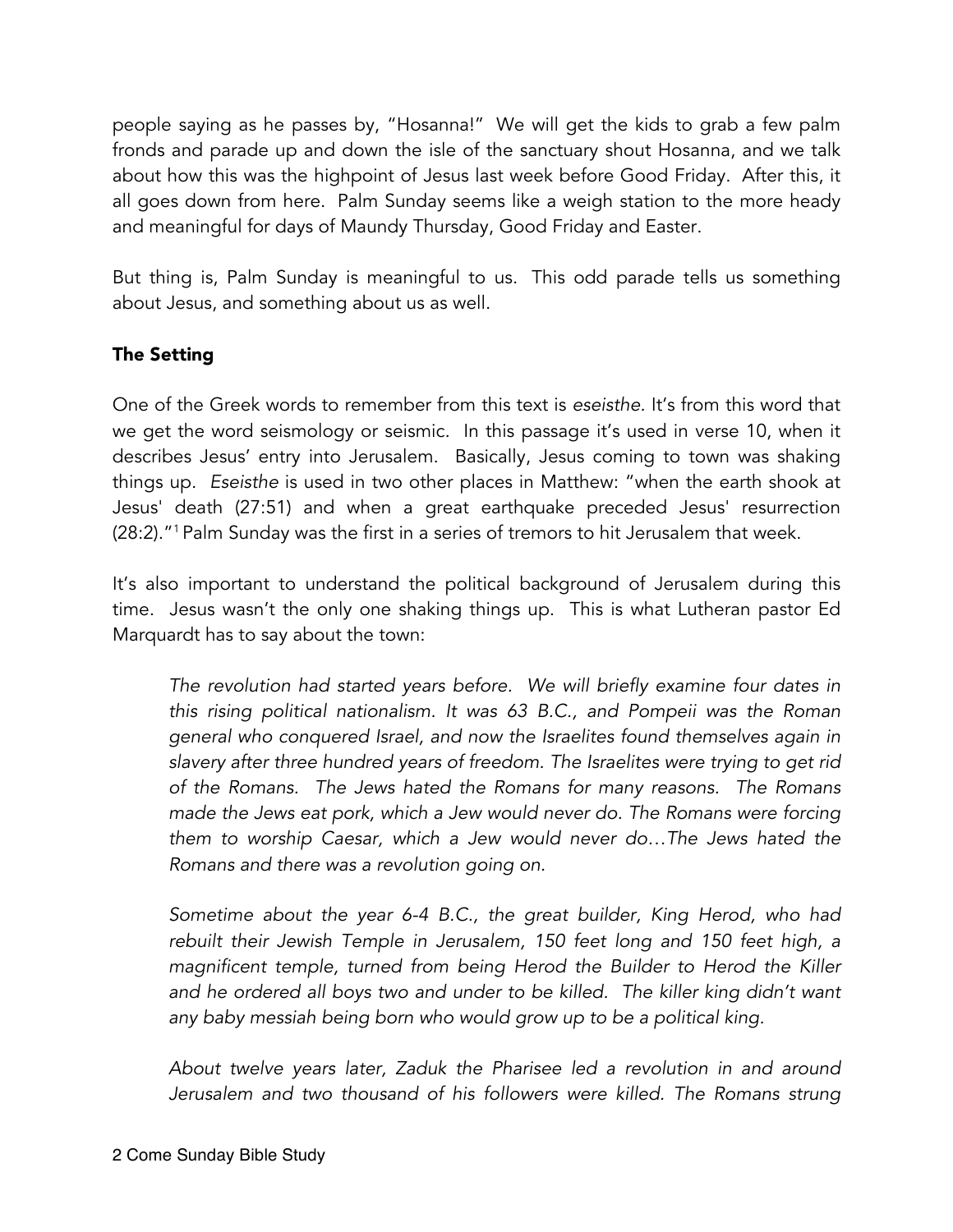*them up; they hung them up on crosses….Would that send a message the Jewish population what the Romans do with political revolutionaries?* 

*And then, on this Passover day, when Jesus came riding into town, there had already been thirty-two political riots … in five years. Yes, as a young man, Jesus with his fellow countrymen had experienced thirty-two riots, six major riots per year for five years. Can you imagine thirty-two riots in Seattle, in Washington D.C., in a mere five years? And according to the Bible story for today, they were on the edge of another riot. That is, the town was ready to blow.* 

*In other words, it was political pandemonium. It was chaos. The town was ready to blow up with any spark.2*

Jesus coming to town was not simply an entry into town, it was a seismic event that would shake up the town in a way that it hadn't been shaken before.

# The Return of the King

*When they approached Jerusalem and came to Bethphage on the Mount of Olives, Jesus gave two disciples a task. <sup>2</sup> He said to them, "Go into the village over there. As soon as you enter, you will find a donkey tied up and a colt with it. Untie them and bring them to me. <sup>3</sup> If anybody says anything to you, say that the Lord needs it." -Matthew 21:1-3*

Jesus and the Disciples are on the outskirts of Jerusalem in a town called Bethpage. Jesus sends two of his disciples to go in town to find a donkey and a colt tied up. The text says that the acquisition of the donkey and colt was to fulfill prophecy found in Zechariah 9: "*Look, your king is coming to you, humble and riding on a donkey, and on a colt the donkey's offspring.*" That said, the writer of Matthew left out a line from the prophecy: "triumphant and victorious is he." Jesus was riding on a colt with a donkey, two "beasts of burden." Riding on a donkey was sign of peace in contrast to riding on a horse, which was an instrument of war. Jesus was conveying two messages: that he was the Messiah, the King and that this king came as a servant in peace.

This public identification as king would set the stage for his confrontation with the Roman Governor, Pilate who worried that he was setting himself up as king, which was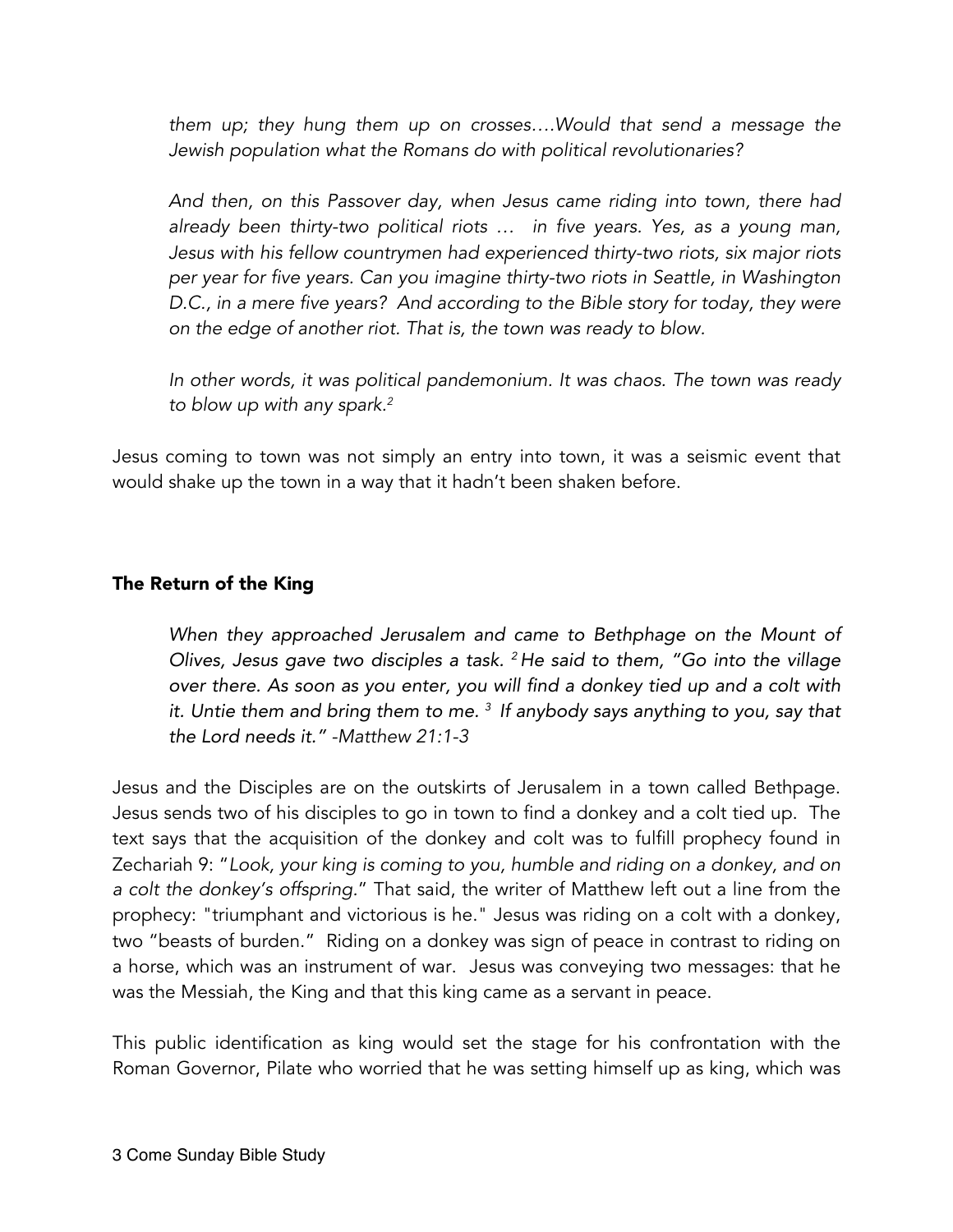considered a treasonous act. As Jesus died on the cross the Roman guards would mock him and make fun of even thinking he could be a king challenging Rome.

# Save Us!

*<sup>8</sup> Now a large crowd spread their clothes on the road. Others cut palm branches off the trees and spread them on the road. 9 The crowds in front of him and behind him shouted, "Hosanna to the Son of David! Blessings on the one who comes in the name of the Lord![b] Hosanna in the highest!" 10And when Jesus entered Jerusalem, the whole city was stirred up. "Who is this?" they asked. <sup>11</sup> The crowds answered, "It's the prophet Jesus from Nazareth in Galilee." Matthew 21:8-11*

Jesus enters Jerusalem and two crowds merge, the ones who greet him as he enters town and the other that had been following him into town. The crowd places branches in a sign of respect. They shout hosanna to the coming King. We don't hear this word much and when we do, it tends to be on Palm Sunday. Hosanna in Hebrew means "Save us, Lord." During Jesus time this words was considered a word of praise, but for the first readers of Matthew, it could also be subtly asking Jesus to save them. They had hoped to be saved from Roman rule, but Jesus would offer a much wider salvation. They saw Jesus as the Savior, but maybe not in the same way Jesus understood it.

#### Follow the Leader

I had the opportunity study abroad during seminary in Hong Kong and mainland China. There are a ton of stories to share, but I want to share this story about a parade. We were visiting these small villages in remote southwestern China. One day as we walked towards on such village we saw that the townspeople had lined the streets to greet us. What had started as a little walk to meet the villagers turned into a parade. We had become instant celebrities.

But maybe what was even more memorable was the fact that the people in this village, actually in every village, made us food and wanted us to eat with them. Believe me when I say that I ate so much rice, that it took a while before I wanted to eat it again. It meant a lot to them that guests were arriving and they did what they could to welcome us and make us feel at home. They didn't have much, but they gave what little they had for our enjoyment. They served us, following a king that rode on a donkey so long ago.